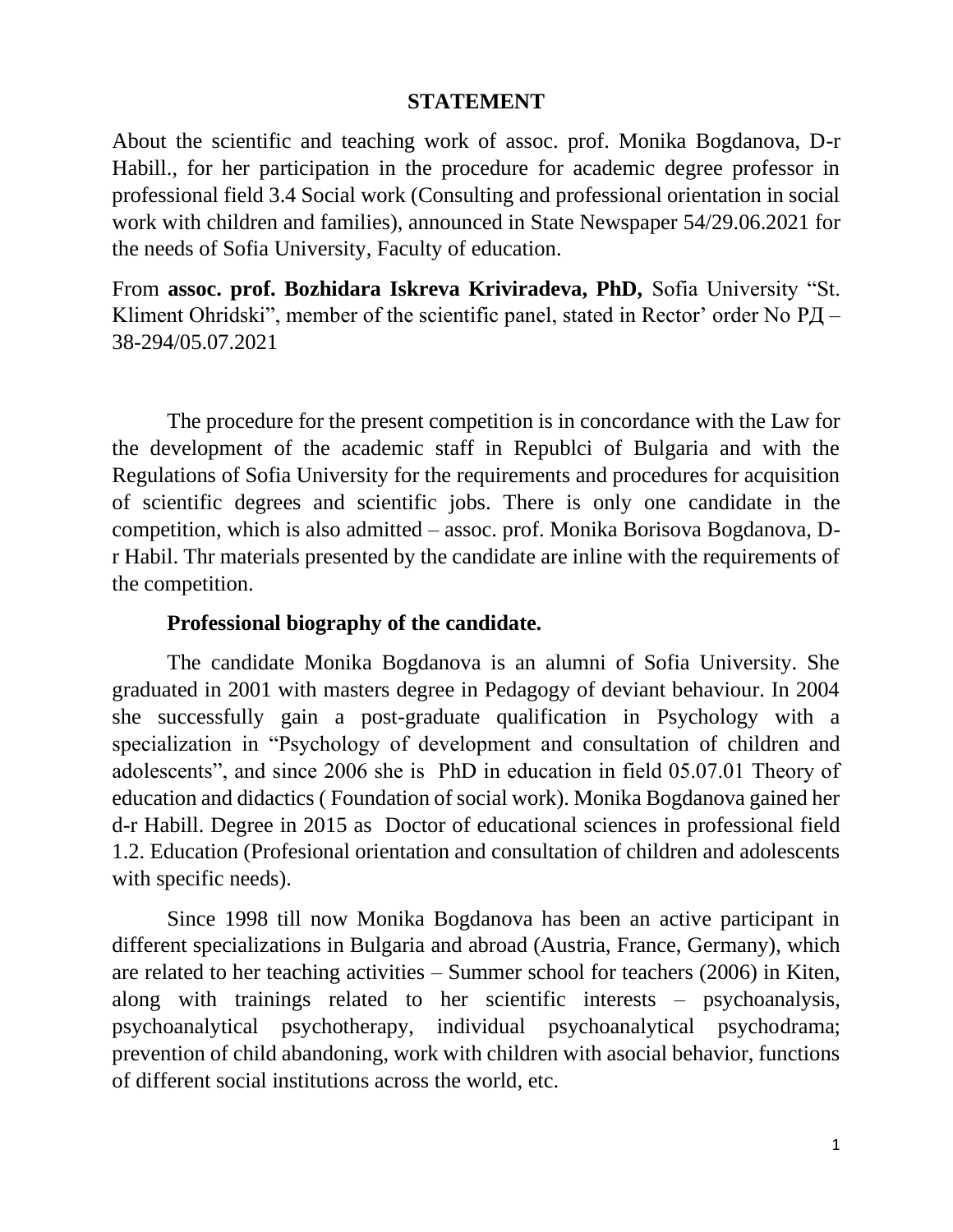Professional path of Monika Bogdanova is closely related to Faculty of Education as she was appointed as an assistant professor in it in 2005 at Didacrtics department. In 2007 she was appointed as a senior assistant professor in the same faculty at Social work department, and from 2010 she is and an associated professor.

It is evident that Monika Bogdanova's professional path is also closely related to social work as she also worked as a community mentor at the Local commission for fight against antisocial behaviour of minors and adolescents, as an educational councilor at 120 primary school "Georgi Sava Rakovski", as a psychologist at SOS Childrens'fund, as an educator at House for children deprived of parenta; care "Asen Zlatarov", as a psychoanalyst, therapist, supervisor, trainer at Specialized hospital for prolonged treatment and rehabilitation of children with cerebral palsy. She is also a principal of therapeutic – training center "Green yard".

Monila Bogdanova is also a member of Bulgarian association for education in social, in Bulgarian psychoanalytic society, and in Bulgarian association for psychotherapy, also being a chair of its Governing council.

Assoc. prof. Monika Bogdanova has been a member of study-scientific laboratory for experimental and professional pedagogy "Prof. Petar Noykov" at the Faculty of Education since 2006. Since 2015 she leads the Career cente at the same faculty. As a member of both organizations she develops and implements projects in different fields, which create connections between schools and other training institutions for the students in all three specialties (Pedagogy, Social work, and Nonformal education). Those projects are also related to raising students' motivation for active participation in academic life of the faculty, as well as their career and academic planning and professional realization. Since her appointment at Faculty of education Monika Bogdanova has implementer 42 national and international projects in her respective scientific fields of interest, which also fall within the scope of the present procedure – consultation and professional orientation in socialpedagogical work with children and families.

Since 2001 assoc. prof. Monika Bogdanova has participated in 107 conferences and work-tables, 20 of which are international or with international participation. For the past several years sha has regularly participated in Days of Françoise Dolto in Bulgaria. What makes a really good impression is the fact that Monika Bogdanova creates an active cooperation with the practice fields in the area of her academic expertise and constantly seeks the intercepts between theory and practice. These are confirmed by the fat that she organizes and implements five practice trainings at Bachelor and three such at Maters level. She improves and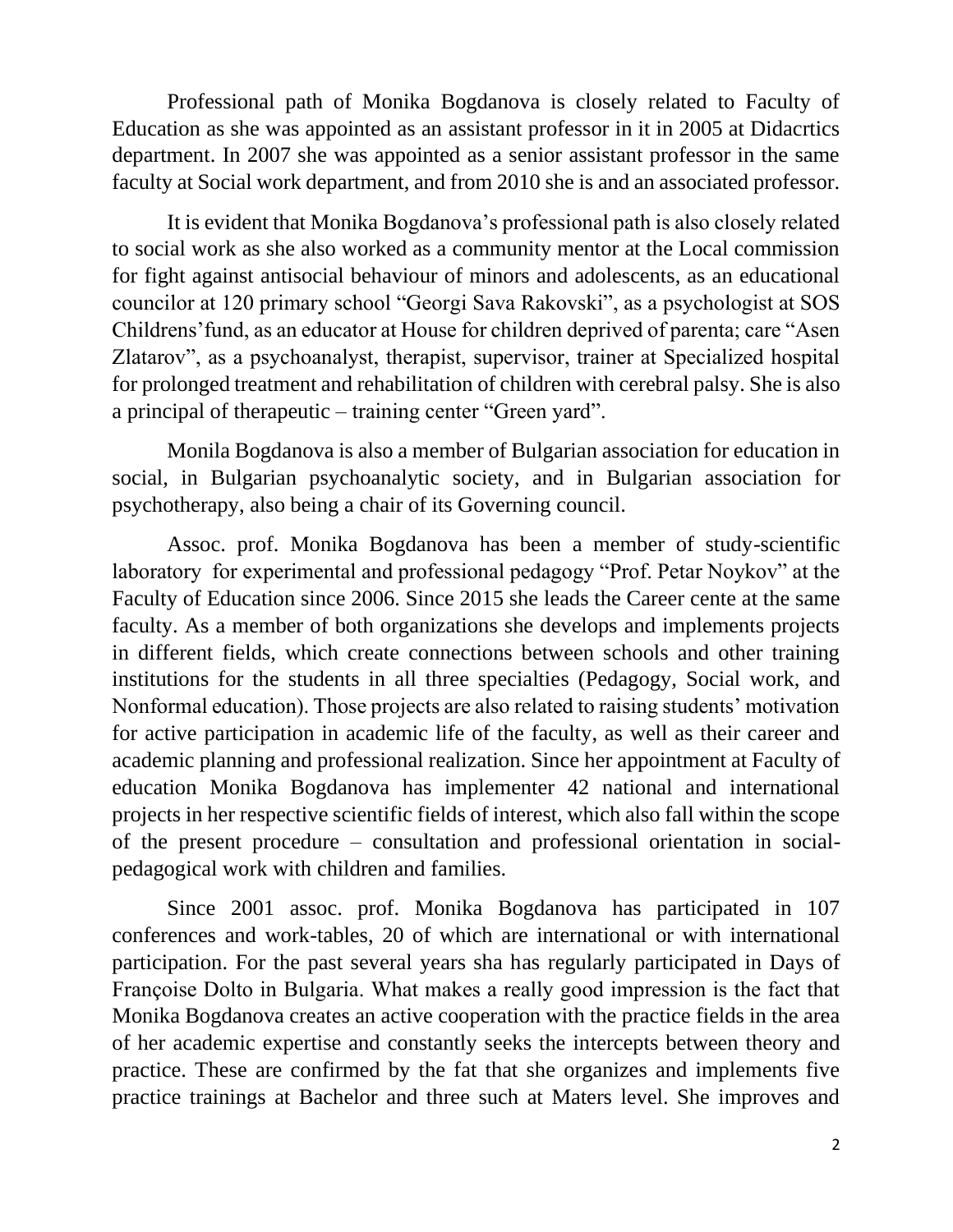innovates 12 prograams and courses, three of which are in co-authorship. For the last school year Monika Bogdanova has been the leader of the team which organizes the final state practice of students in Social work, and since 2006 she is part of that team. She also implemented a project, which aimed at analyzing the current condition of the overall practice education of students in that specialty and to continue and deepen the connection with potential employers. One of her strengths is the good collaboration within different scientific field and in her scientific activity which can be seen in her publications for the present procedure. Long-term scientific interests aim at career consultation and professional orientation of different target groups, HR, clinical social work with children with specific (special) needs, psychoanalysis and social work with babies and small children,

Assoc.prof. Bogdanova has mentored 4 PhD students, 3 of which has already successfully defended their thesises. All 4 work in the fields of the current procedure. Since 2008 Monika Bogdanova has mentored over 80 master and bachelor degree thesises, she has prepared over 5 statements and reviews for academic jobs competitions, and over 25 reviews of bachelor and masters degrees works.

#### **Scientific indicators and content of publications of the candidate**

According to the documents for the procedure, Monika Bogdanova fulfills all the minimal requirements for academic title "professor"in the respective scientific field 3. Social, economic and law sciences, professional subfield 3.4."Social work".

In group A the requirement is to have 50 points from a PhD degree. Such degree is registered at the National center for information and documentation – "Foster family as an alternative form for raising and up-bringing of children deprived of parental care".<https://cris.nacid.bg/public/scientist-preview/37858>

In Group B (not obligatory) the candidate has presented a defended dissertation and an acquired academic degree "doctor of educational sciences" with title "Synergy model for professional orientation and consultation of children and adolescents with specific needs". It is also registered at the National center. This work has become the basis for the monograph "Professional orientation of children with specific needs. Or the fairytale for the ugly duckling and the black swan".

In Group C the total number of point for the candidate is 100 of 100 as Monika Bogdanova has presented a published monograph – a habilitation work named "The baby, The child and their language", 2017.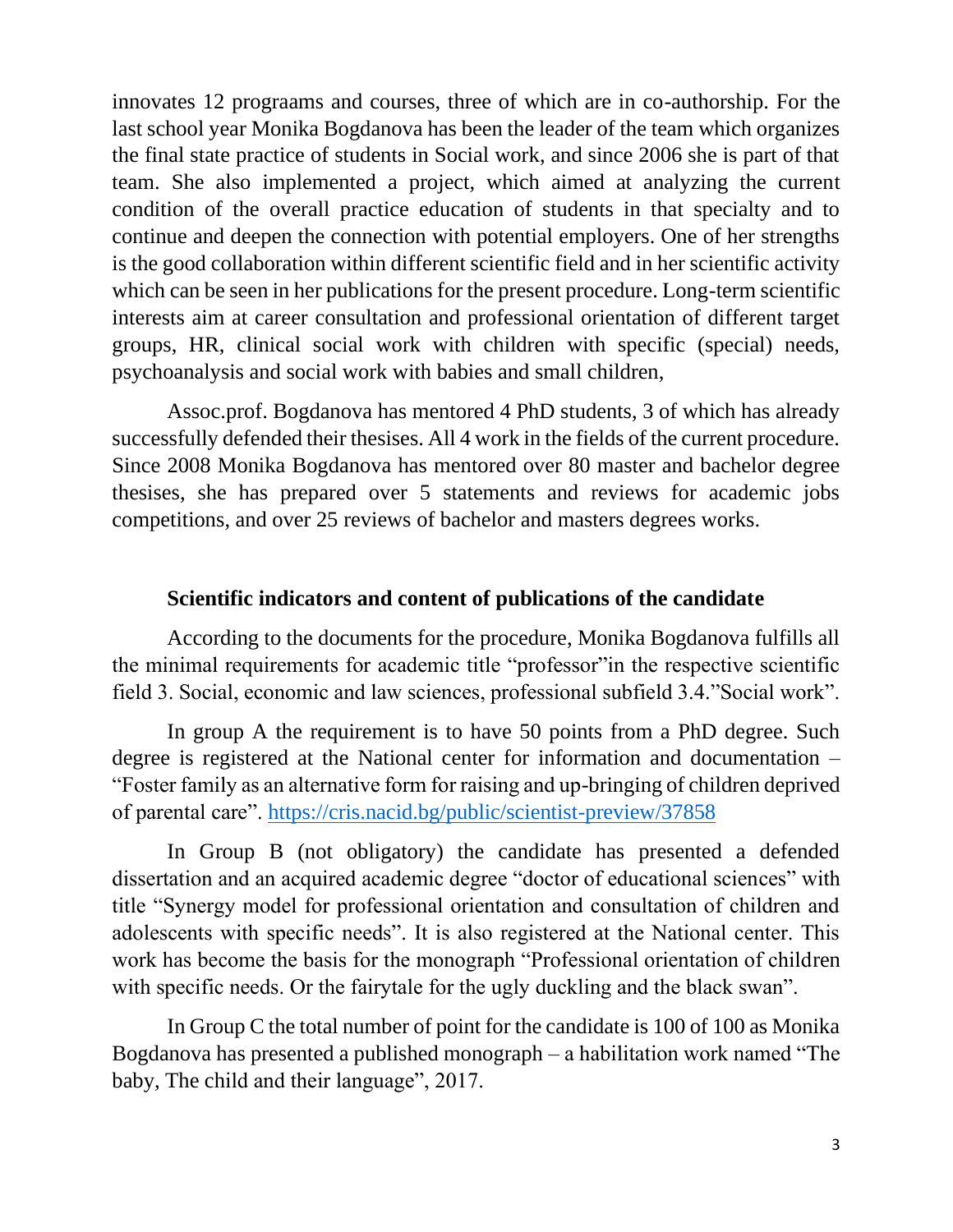In Group D the total amont of poiunt for the candidate is 573,75 for required 200. In D4 indicator there are two monographs presented with total contribution of 200 points. In D4 indicator there is a published book bases on the dissertation for Doctor of Educational sciences with total of 75 points. In D6 indicator the candidate presents two publications in Scopus and Web of Science referenced journals with total contributions of 30 points. The rest of the indicators will not be described inb detail here.

In Group E the total amount of pints of the candidate is 365 for 100 points required. In E10 there are 10 citations with the total amount of 150 points. Considering the fact that Pedagogy journal has been indexed in international databases after 2018, that means that 2 earlier publication it that journal should not be considered as referenced. So the total amount for this indicator would be 140 points, which is still high enough.

In Group F the total amount of points is 405 for required 100. In F13 Monika Bogdanova has the degree "Doctor of educational sciences", which gives 40 points. In F14 indicator she presents 80 points for 2 successful PhD students. After the deposition of her documents an additional PhD student has acquired his degree so the real amount of point could be considered as 120. It can be said the Monika Bogdanova has started her own scientific school of thought, as all her PhD students develop their scientific works through the prism of psychoanalytical paradigm and continue to ise it in their practice.

In F15 indicator Monika Bogdanova has presented 4 participations in national scientific or educational projects with total amount of 60 points. In F16 she states 2 participations in international projects with total of 40 points. In F17 the candidate shows 4 leaderships of national scientific or educational projects with 120 points. A total of 25 points are given for a leadership of 1 international project.

In F19 indicator there is a total amount of 25 points. We can clearly say that the scientific work of Monika Bogdanova implement her practical experience and a huge part of her theoretical ideas in them are approbated and continue to be used in practice.

The total publication work of the candidate for the current procedure is of high quality. It includes a total of 122 publications, 37 of which are part of her procedure for becoming an associated professor, 34 are part of the procedure for "Doctor of educational sciences" in 2015, and 41 are part of the current competition for professor. These include: 2 monographs, one of them as a co-author; 3 textbooks for university and school; 4 big articles 2 of them as co-author; 4 articles in scientific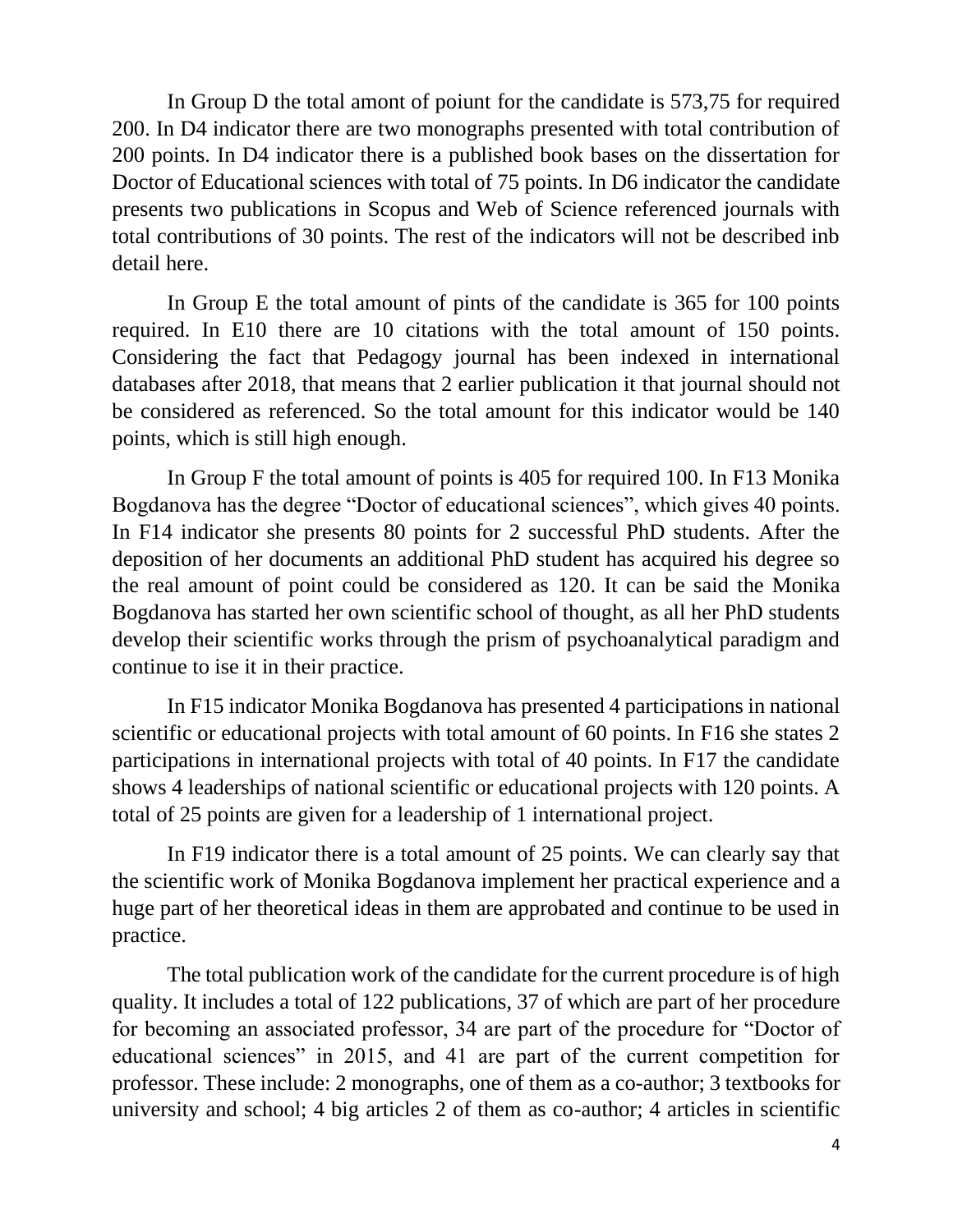journals, 2 of which are in referenced and indexed in international databases with scientific information; 23 articles and reports in compilations, collective works with scientific references. Beside them Monika Bogdanova is also author of 5 prefaces of books, related to her scientific interests, as the book of F. Dolto "In the game of Want. Part 1 (Clinical essays), 2017.

Presented in the procedure publications clearly develop and upgrade the previous ones. In the field of **professional orientation and consultation** can be included publications, related to the common theory of professional orientation and consultation, stated in the publication lists with numbers 4, 7, 8 and 26. Publications with numbers 24 and 27 broaden the scientific field by including children and adolescents with "specific needs", while continuing to present and defend the term itself. In publications 38, 40 and 41 Monika Bogdanova develops and presents a system for professional and career consultation in the work of different types of specialists in multidisciplinary teams, which is an approach currently being implemented in Bulgaria. These publications contain different types of questionnaires and tools for professional orientation and consultation. In publications 10, 36, and 39 Monika Bogdanova analyses the modern psychanalysis for the structuring of working practice models, which she approbated as part of her own work.

In the field of **consultation in social work with children and families** can be included publications 22 and 29, which focus on conceptualization of social work through the lenses of psychoanalytic paradigm. In publications , 10, 21, 23, 28, 32, 37 Monika Bogdanova tries to outline the need for a multidisciplinary work of different specialists in the field of early development of children. In them she describes the specific scientific field of social work with babies, paying special attention to the importance and characteristics of mother-baby relationship, along with baby-priviliged person relationship and defines the specific of consultation and social work with babies and their close family environment. Publications 1, 2, 3, 11, 12, 18, 20, 21, 30, 31, 33, 34, 35 are focused upon the specifics and challenges of modern social work with babies and their close relations through psychoanalytical paradigm and they also present models from practical work. In publication 16 and 19 Monika Bogdanova states a relation between early child development and next periods of human life. In Publications 11,17, and 33 she outlines the importance of accompanying the premature born babies and early finding of children with risk of autism.